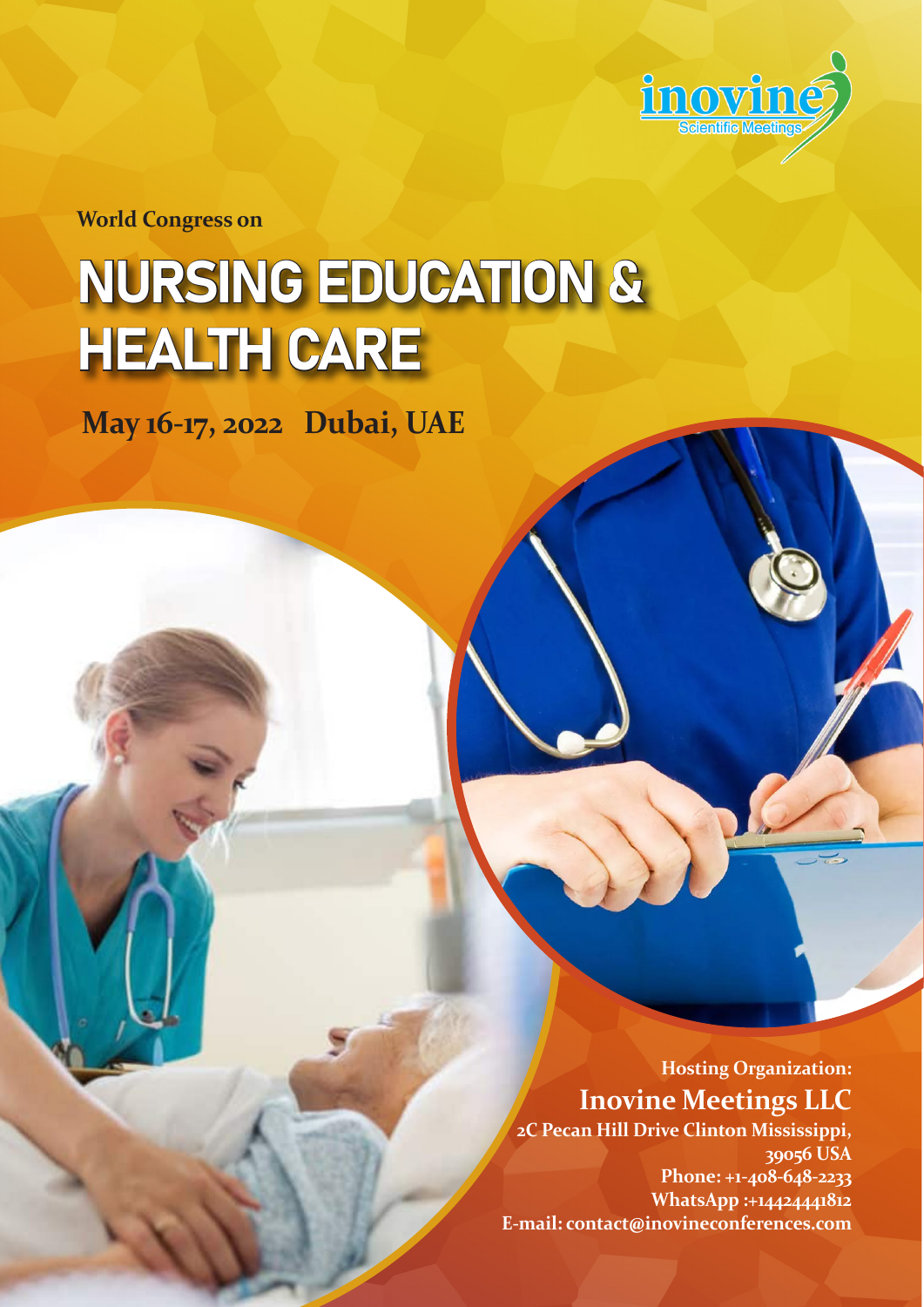# Day 01 - May 16, 2022

## FINAL PROGRAM

| 08:00-08:30          |              | <b>Registrations</b>                                                                |
|----------------------|--------------|-------------------------------------------------------------------------------------|
| 08:30-08:45          |              | <b>Opening Ceremony</b>                                                             |
| <b>Keynote Forum</b> |              |                                                                                     |
|                      | 08:45-9:10   | Title: COVID-19 Pandemic Effects on Nursing Education - Reality<br>and Perspectives |
|                      |              | Manana Machitidze, Nursing Department of University of Georgia,<br>Georgia          |
|                      | $9:10-9:35$  | Title: They called them Heros! Workplace Violence<br>towards Nurses                 |
|                      |              | Giuseppina Seppini, S. Croce e Carle Hospital, Italy                                |
|                      | $9:35-10:00$ | <b>Title: Pediatric Nursing Problems in Georgia</b>                                 |
|                      |              | Maia Gogashvili, University of Georgia, Georgia                                     |
|                      | 10:00-10:25  | Title: Readiness to Learn Among Omani Patients                                      |
|                      |              | Hilal Alrahbi, University of Buraimi, Oman                                          |

Group Photo & Networking & Refreshments @ Gem garden restaurant 10:25-10:40

## Workshop Presentation



**10:40-11:00** Title : Al Wakra Hospital Wellbeing Clinic: "Healthy mothers, healthy babies, healthy society

Jussara Brito , Hamad Medical Corporation, Qatar

*Nurse Practitioner | Midwifery Nursing | Innovations in Nursing Education | Nurse Practitioner | Women Health Nursing | Transitional Care Nursing*

Session Chair: **Manana Machitidze** Nursing Department of University of Georgia, Georgia

Session Chair: **Maia Gogashvili**  University of Georgia, Georgia

**11:00-11:15** Title : Mastering the Art of Resuscitation: Introducing Innovative Methods to Manage Deterioration through Clinical Education

Fitz Gerald Camacho , REEM Hospital by BlueApple, UAE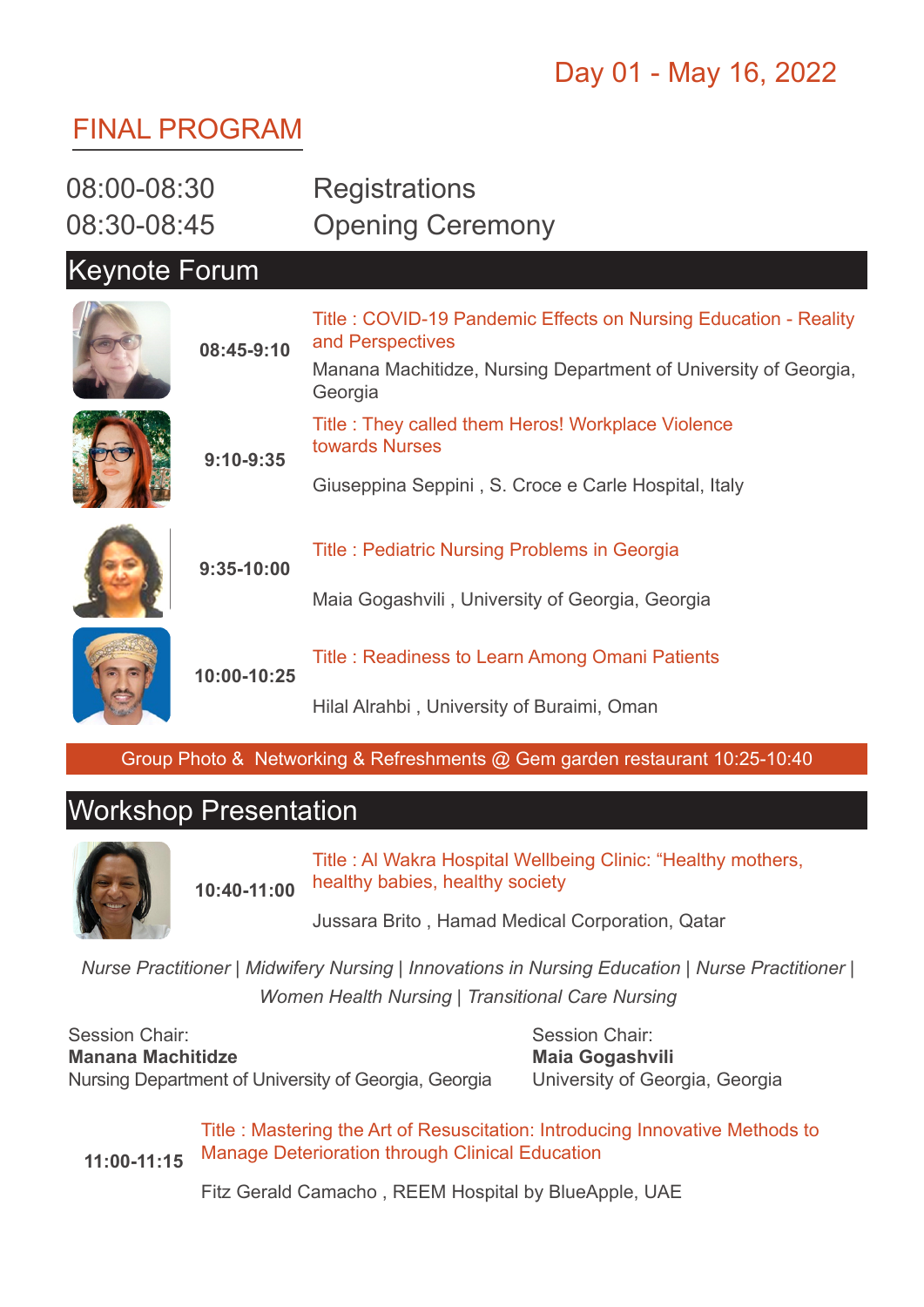# Day 01 - May 16, 2022

#### FINAL PROGRAM

| 11:15-11:30  | Title: Care Coordination: Outpatient Case Management Model to Enhance<br><b>Surgical Patient Journey</b><br>Eman Ramadan Ali, Healthpoint Hospital - A Mubadala Health Partner, UAE   |  |  |  |
|--------------|---------------------------------------------------------------------------------------------------------------------------------------------------------------------------------------|--|--|--|
| 11:30-11:45  | Title: Perceptions about online simulation training and experiences regarding the<br>process among nursing students (at the Simulation Training Center)                               |  |  |  |
|              | Sondos Bsharat, Yezreel Valley College, Israel                                                                                                                                        |  |  |  |
| 11:45-12; 00 | Title: Knowledge, Attitude and Perception of Health Science Undergraduate<br>Students at the University of Buraimi: Hand hygiene as a basic infection control<br>measure              |  |  |  |
|              | Janitha Plackal Ayyappan, University of Buraimi, Sultanate of Oman                                                                                                                    |  |  |  |
|              | 12:00-12:50 Lunch Break @ Gem garden restaurant                                                                                                                                       |  |  |  |
| 12:50-13:05  | Title: Covid 19 nursing training                                                                                                                                                      |  |  |  |
|              | Mohammad Shaban, Health Point Hospital - Abu Dhabi, UAE                                                                                                                               |  |  |  |
| 13:05-13:20  | Title: The Phenomenon of Nargila Smoking among Nursing Students                                                                                                                       |  |  |  |
|              | Samar Ibrahem, Galilee Medical Center, Nahariya, Israel                                                                                                                               |  |  |  |
| 13:20-13:35  | Title: Omani Community's Perception towards Diabetic Retinopathy-related<br><b>Educational Resources</b>                                                                              |  |  |  |
|              | Gopi Suresh Vankudre, University of Buraimi, Oman                                                                                                                                     |  |  |  |
|              | <b>Title: The Importance Of Health Care</b>                                                                                                                                           |  |  |  |
| 13:35-14:00  | Hajara Bashari, Nigerian Air Force, Nigeria                                                                                                                                           |  |  |  |
|              |                                                                                                                                                                                       |  |  |  |
| 14:40-14:55  | Title: Developing an obstetric ultrasound training programme for midwives: A<br>scoping review                                                                                        |  |  |  |
|              | Yasmin Casmod, University of Johannesburg, South Africa                                                                                                                               |  |  |  |
| 14:55-15:10  | Title: A Reliability and Validity of an Instrument to Evaluate the Nursing Risk<br>Acute Kidney Injury Assessment Education Program of the Surgical Department-<br><b>Pilot Study</b> |  |  |  |
|              | Nooreena Yusop, PICOMS International University College, Malaysia                                                                                                                     |  |  |  |
| 15:10-15:25  | Title: The implementation of Artificial intelligence in a public hospital in South<br><b>Africa</b>                                                                                   |  |  |  |
|              | Sanele Enock Nene & LMM Hewitt, University of Johannesburg, South Africa                                                                                                              |  |  |  |

Networking & Refreshments @ Gem garden restaurant 15:25-15:40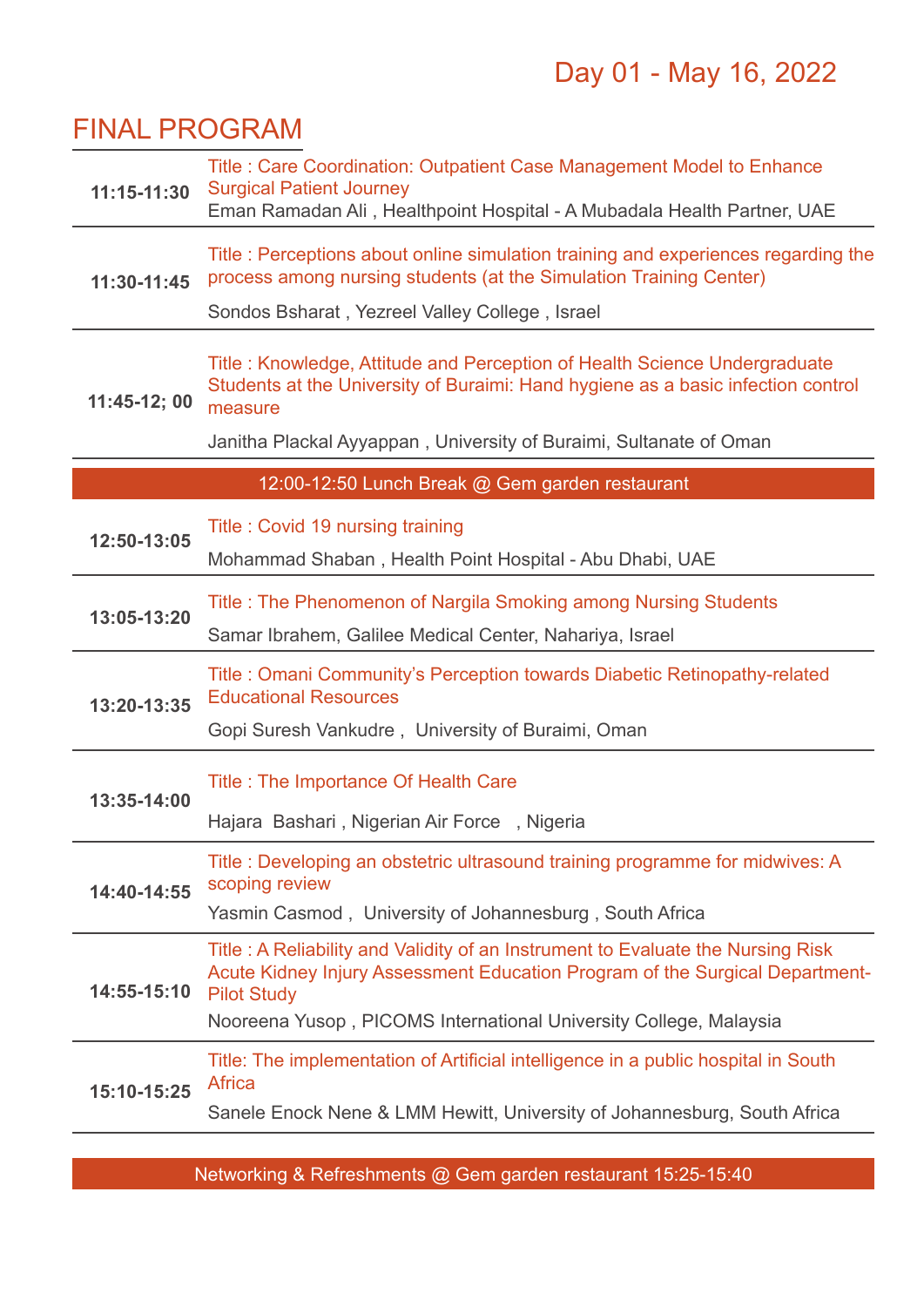#### FINAL PROGRAM

| 15:40-15:55             | Title: Nursing telemedicine and multipliers training during the SARS-CoV-2<br>pandemic - An experience report                                                                                   |  |  |  |
|-------------------------|-------------------------------------------------------------------------------------------------------------------------------------------------------------------------------------------------|--|--|--|
|                         | Natalia Fernandes Martins Ferreira, Federal University of Health Sciences of<br>Porto Alegre, Brazil                                                                                            |  |  |  |
| 15:55-16;10             | Title: Modern Wound Dressing Technique Saves Diabetes Mellitus Patient From<br><b>Limb Amputation</b><br>Omotoyinbo Demilade, Obafemi Awolowo University Teaching Hospitals<br>Complex, Nigeria |  |  |  |
| 16:10-16:25             | Title: Artificial Intelligence In Health Care<br>Shanthi Ida Sophia, Sharda University (Nursing School), India                                                                                  |  |  |  |
| 16:25-16:40             | <b>Title: Emotional intelligence</b>                                                                                                                                                            |  |  |  |
| 16:40-16:55             | Kafa Hosyan, Healthpoint at Healthpoint, Abu Dhabi, UAE                                                                                                                                         |  |  |  |
|                         | Title: Implementation of Perinatal Problem Identification Programme requires<br>institutional support                                                                                           |  |  |  |
|                         | Kelebogile Leah Manjinja, Sefako Makgatho Health Sciences University; South Africa                                                                                                              |  |  |  |
| 16:55-16:10             | Title: Application of Nanotechnology in Drug Delivery Systems for the Treatment<br>of Alzheimer's Disease by using Herbal Drugs                                                                 |  |  |  |
|                         | Abdul Hafeez, Glocal School of Pharmacy, Glocal University, India                                                                                                                               |  |  |  |
| 16:10-16:25             | Title: Hot Melt Extrusion An Emerging Drug Delivery Technology Of 21st Century                                                                                                                  |  |  |  |
|                         | Rashid Mahmood, SURGE Laboratories Private Limited, Pakistan                                                                                                                                    |  |  |  |
| 16:25-16:40             | Title: Versatility of film forming topical dermal spray of meloxicam in alleviating<br>pain and inflammation                                                                                    |  |  |  |
|                         | Vaskuri G S Sainaga Jyothi, National Institute of Pharmaceutical Education and<br>Research, India                                                                                               |  |  |  |
| 16:40-16:55             | Title: Synthesis, characterization and antibacterial activity of 3-amino<br>5,6-dimethoxyl-2-methyl derivatives Via 4H-benzo[d] [1,3]-oxazine-4-one and<br>quinazolin-4-(3H)-one                |  |  |  |
|                         | Osarumwense Peter Osarodion, Ondo State University of Sciences and<br>Technology, Nigeria                                                                                                       |  |  |  |
| 16:40-16:55             | <b>Title: Conquering Stress And Infertility</b>                                                                                                                                                 |  |  |  |
|                         | Anjali Devi Sharma, Medeor Hospital, Dubai, UAE                                                                                                                                                 |  |  |  |
| <b>Panel Discussion</b> |                                                                                                                                                                                                 |  |  |  |
|                         |                                                                                                                                                                                                 |  |  |  |

Awards, Thanks giving & Closing Ceremony Day - 1 Ends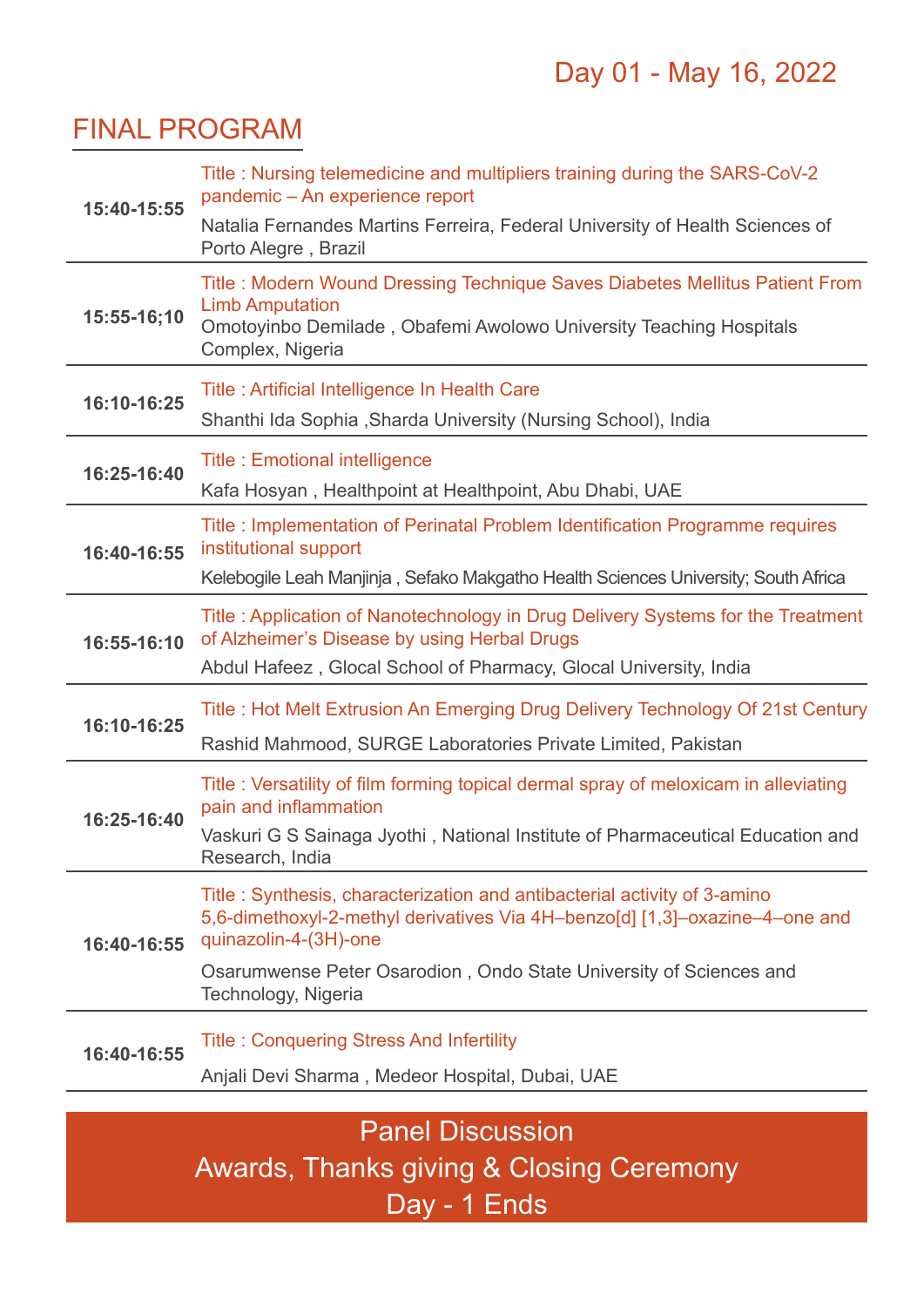# Day 02 - May 17, 2022

## FINAL PROGRAM

| <b>Keynote Forum</b>     |                                                                                                                                                        |                                                                                                                                                           |  |
|--------------------------|--------------------------------------------------------------------------------------------------------------------------------------------------------|-----------------------------------------------------------------------------------------------------------------------------------------------------------|--|
|                          | 08:45-9:00                                                                                                                                             | Title: Enhancing Patient Safety In Healthcare Through Data Driven<br><b>Decision Making</b>                                                               |  |
|                          |                                                                                                                                                        | Candice Chang Tomas, Salma Children's Rehabilitation Hospital,<br>Abu Dhabi, UAE                                                                          |  |
| <b>Oral Presentation</b> |                                                                                                                                                        |                                                                                                                                                           |  |
| 09:00-09:15              |                                                                                                                                                        | Title: Autonomy Among School Nurses In Bahrain                                                                                                            |  |
|                          | Faten Ali A. Rahim Hassani, Public Health Directorate, School Health Section,<br><b>Bahrain</b>                                                        |                                                                                                                                                           |  |
| 09:30-09:45              | Title: Effectiveness of Self-Management Program in Metabolicrelated Multiple<br>Chronic Diseases among the Elderly: Solomon Four Group Research Design |                                                                                                                                                           |  |
|                          | Tung-Chen Han, National Cheng Kung University, Taiwan                                                                                                  |                                                                                                                                                           |  |
| 09:45-10:00              | Title: The Nurse Residency Program: Navigating the Transition of Nurses in the<br><b>Clinical Setting</b>                                              |                                                                                                                                                           |  |
|                          | Maria Martina Geraldine Q. Dimalibot, Luke's Medical Center, Philippine                                                                                |                                                                                                                                                           |  |
|                          |                                                                                                                                                        |                                                                                                                                                           |  |
| 10:00-10:15              | Title: Development of childhood sensory based sexuality towards adult sexuality<br>Frida Nøddebo Nyrup, UCL University College, Denmark                |                                                                                                                                                           |  |
|                          |                                                                                                                                                        | Title: Challenges in clinical teaching and learning during the era of the                                                                                 |  |
| 10:15-10:30              | COVID-19 global pandemic and preparedness for continuity: A Meta-synthesis                                                                             |                                                                                                                                                           |  |
|                          | Agnes Makhene, Faculty of Health Sciences, University of Johannesburg. South<br>Africa                                                                 |                                                                                                                                                           |  |
|                          |                                                                                                                                                        | Networking & Refreshments @ Gem garden restaurant 10:30-10:45                                                                                             |  |
| 10:45-11:00              | qualitative study                                                                                                                                      | Title: Perception of other healthcare professionals about the nurses' role and<br>competencies in veno-venous extracorporeal membrane oxygenation care: A |  |
|                          | Chitra Vellolikalam, College of Nursing, PAAET, Shuwaikh Educational Region,<br>Kuwait                                                                 |                                                                                                                                                           |  |
| 11:00-11:15              | Title: Smart Nanoparticles for Drug delivery Applications: Recent Development<br>and future prospectus in Pharmaceuticals                              |                                                                                                                                                           |  |
|                          | Rupali Sharma, Amity Institute of Pharmacy, Amity University Haryana,<br>Manesar, India                                                                |                                                                                                                                                           |  |
| 11:15-11:30              |                                                                                                                                                        | Title: Antioxidant potential and anticholinesterase actions of beta-carotene on<br>vascular dysfunction associated vascular dementia in diabetic rats     |  |
|                          | Arunachalam Muthuraman, AIMST University, Malaysia                                                                                                     |                                                                                                                                                           |  |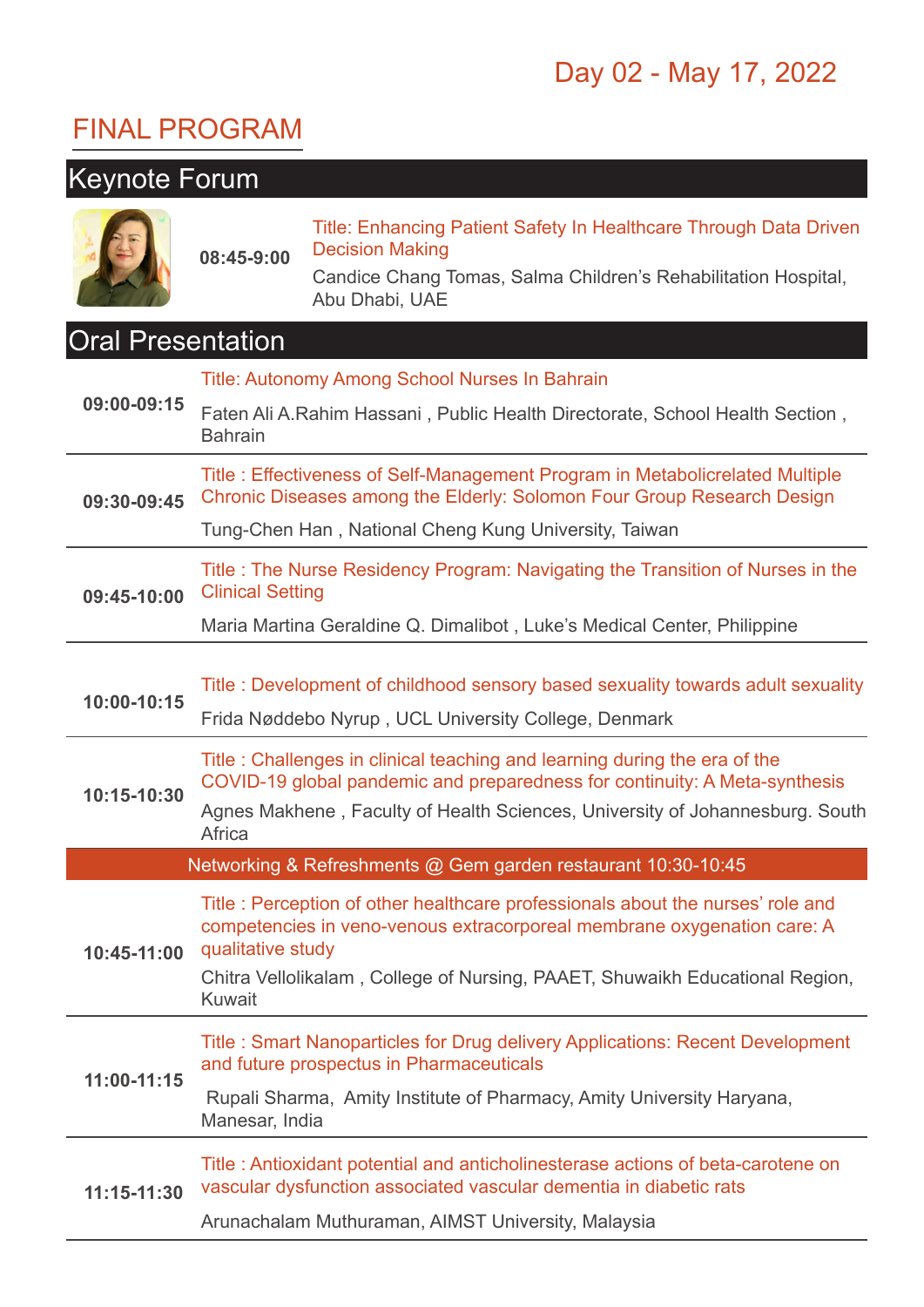#### FINAL PROGRAM

ł 

| 11:30-11:45                                                   | Title: Cognitive restructuring as a psychological intervention on level of cancer<br>pain<br>Firdousa Jan, NIMS University Jaipur, India                                                                                                                                                                         |  |  |  |  |  |
|---------------------------------------------------------------|------------------------------------------------------------------------------------------------------------------------------------------------------------------------------------------------------------------------------------------------------------------------------------------------------------------|--|--|--|--|--|
| 11:45-12:00                                                   | Evaluation of the antimicrobial contribution of polymers surface-modified<br>nanoliposomes, loaded with colistin, against sensitive and colistin-resistant<br>clinical Pseudomonas aeruginosa<br>Isabella Perdomo-Bustamante and Natalia Isaza-Lenis, Faculty of Natural<br>Sciences, ICESI University, Colombia |  |  |  |  |  |
| Networking & Refreshments @ Gem garden restaurant 10:30-10:45 |                                                                                                                                                                                                                                                                                                                  |  |  |  |  |  |
| 13:00-13:15                                                   | Title : The effect of pet therapy program on nursing students in a school based<br>pet therapy course in Taiwan                                                                                                                                                                                                  |  |  |  |  |  |
|                                                               | Mei-Hsin Lai, College of Nursing, Taipei Medical University, Taiwan                                                                                                                                                                                                                                              |  |  |  |  |  |
| 13:15-13:30                                                   | Title: NEUROPROTECTIVE POTENTIAL OF GAMBOGENIC ACID BY<br>NRF2 UPREGULATION AGAINST OXIDATIVE STRESS IN ALZHEIMER'S<br><b>DISEASE</b>                                                                                                                                                                            |  |  |  |  |  |
|                                                               | J. Narayanan, SRM College of Pharmacy, SRM IST, India                                                                                                                                                                                                                                                            |  |  |  |  |  |
| 13:30-13:45                                                   | Title: Effect of the solid-dispersion method on the solubility and dissolution of<br>bilastine using spray drying technique                                                                                                                                                                                      |  |  |  |  |  |
|                                                               | Dipti Patel, Parul Institute of Pharmacy & Research, Faculty of Pharmacy,<br>Parul University, India                                                                                                                                                                                                             |  |  |  |  |  |
| 13:45-14:00                                                   | Title: Development of self-assembling systems as a strategy against<br>antimicrobial resistance: Production of functionalized liposomes with a double<br>layer of polyelectrolytes                                                                                                                               |  |  |  |  |  |
|                                                               | Victoria-Sanclemente and Santiago Castro-Sandino, Faculty of Natural<br>Sciences, ICESI University, Colombia                                                                                                                                                                                                     |  |  |  |  |  |
| 14:00-14:15                                                   | Title : Beta-carotene ameliorates the streptozotocin-induced diabetic vascular<br>dementia in rat                                                                                                                                                                                                                |  |  |  |  |  |
|                                                               | Lim Khian Giap, Faculty of Pharmacy, AIMST University, Malaysia                                                                                                                                                                                                                                                  |  |  |  |  |  |
| 14:15-14:30                                                   | Title: Comparison of final exam scores of nursing students who attended face-<br>to-face classes and those who attended hybrid classes                                                                                                                                                                           |  |  |  |  |  |
|                                                               | Soyoka Kelly, Sendai Seiyo Gakuin College, Japan                                                                                                                                                                                                                                                                 |  |  |  |  |  |

# Keynote Forum



**14:30-14:45**

Title : An Effective Educational Intervention on Antimicrobial Stewardship to Licensed Nurses in a Skilled Nursing Facility

Gloria Escalona, San Jose State University, USA